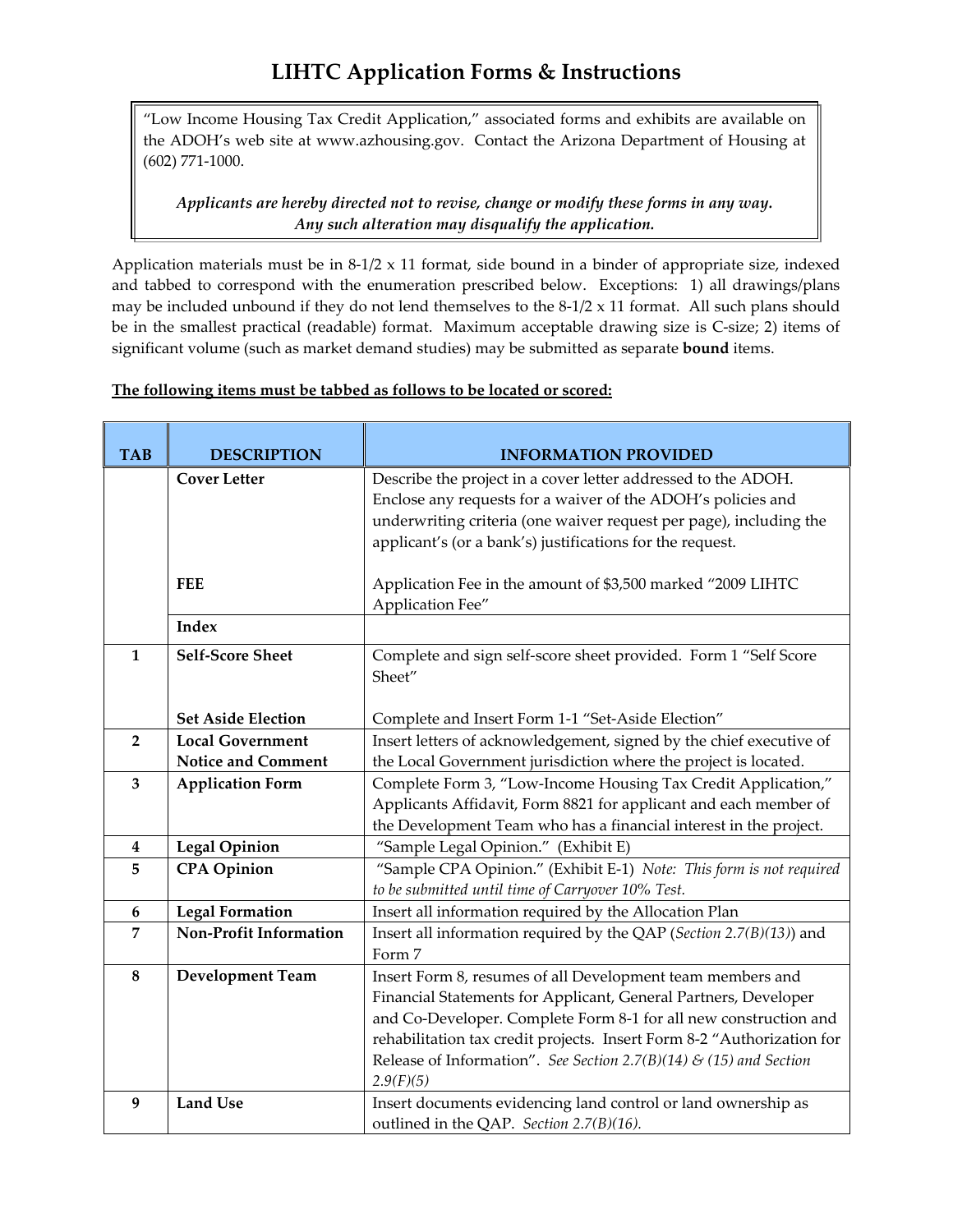| <b>TAB</b> | <b>DESCRIPTION</b>            | <b>INFORMATION PROVIDED</b>                                                                                                                        |
|------------|-------------------------------|----------------------------------------------------------------------------------------------------------------------------------------------------|
| 10         | <b>Project Zoning</b>         | Insert Form 10, "Project Zoning Certification," or an equivalent                                                                                   |
|            | Certification                 | document, as well as the other documentation of readiness required                                                                                 |
|            |                               | by the Allocation Plan. Section 2.7 (B)(16)                                                                                                        |
| 11         | Financial ability to          | Insert Letters of Intent, commitment, or award letters for all sources                                                                             |
|            | Proceed                       | of funds listed under either Construction or Permanent Financing                                                                                   |
|            |                               | on Form 3, "Low-Income Housing Tax Credit Application." See                                                                                        |
|            |                               | Section 2.7(B)(17)                                                                                                                                 |
| 12         | <b>Market Demand Study</b>    | Insert the Market Demand Study that has been prepared in                                                                                           |
|            |                               | accordance with Exhibit L to the Allocation Plan.                                                                                                  |
| 13         | <b>Special Needs</b>          | Insert Form 13 "Commitment to Set Aside Units," and Form 13-1                                                                                      |
|            | Populations                   | "Commitment of Service Provider", along with all supporting                                                                                        |
|            |                               | documentation required.                                                                                                                            |
| 14         | <b>Service Provider</b>       | Complete and insert Exhibit N, "Service Provider Questionnaire".                                                                                   |
|            | Questionnaire                 | Insert Form 15 "Commitment to Set Aside Units for Senior                                                                                           |
| 15         | <b>Senior Population</b>      |                                                                                                                                                    |
| 16         | <b>Priority Market Need</b>   | Population," along with all supporting documentation required<br>Insert Form 16, "Commitment to Lower-Income Set-Aside."                           |
| 17         | <b>Tenant Ownership</b>       | Insert a letter of intent from a qualified non-profit organization, and                                                                            |
|            |                               | a detailed description of the Ownership proposal. See Section 2.9                                                                                  |
|            |                               | $(F)(4)$ .                                                                                                                                         |
| 18         | Preservation                  | Documentation as required in support of one of the following                                                                                       |
|            |                               | categories: Historic, Acquisition/Rehabilitation, Preservation of                                                                                  |
|            |                               | Existing Subsidized Housing. See Section 2.9 (F)(1), (2) or (3) of the                                                                             |
|            |                               | QAP.                                                                                                                                               |
| 19         | <b>Monitoring Compliance</b>  | Insert a plan for ensuring compliance with all the requirements of                                                                                 |
|            |                               | I.R.C. Section 42. Insert copy of management's last continuing                                                                                     |
|            |                               | training course certificate.                                                                                                                       |
| 20         | <b>Marketing Plan</b>         | Insert an affirmative marketing plan in accordance with fair                                                                                       |
|            |                               | housing requirements, which provides a description of proposed                                                                                     |
|            |                               | techniques and vehicles for marketing the property to potential                                                                                    |
|            |                               | low-income residents.                                                                                                                              |
| 21         | Pro Forma                     | Insert an analysis of the estimated operating expenses, utility                                                                                    |
|            |                               | expenses and allowances, and other costs and income of the project                                                                                 |
|            |                               | on a 15-year pro forma basis (Non-project based rental assistance                                                                                  |
|            |                               | should be excluded from this analysis). See Section 2.7(B)(26)                                                                                     |
| 22         | <b>Project Location</b>       | Insert map indicating the project location, directions to the site.<br>1.<br>Insert an additional $8 \times 10$ map indicating the following<br>2. |
|            |                               | facilities located within 2 miles;                                                                                                                 |
|            |                               | Existing LIHTC or other affordable housing developments                                                                                            |
|            |                               | <b>Retail Centers</b>                                                                                                                              |
|            |                               | <b>Medical Complexes</b><br>٠                                                                                                                      |
|            |                               | <b>Recreational Facilities</b><br>$\bullet$                                                                                                        |
|            |                               | <b>Educational Facilities</b>                                                                                                                      |
|            |                               | Large scale employment centers<br>٠                                                                                                                |
|            |                               | Public Transportation                                                                                                                              |
| 23         | Community                     | Insert Form 23, a map showing boundaries of the housing priority                                                                                   |
|            | <b>Revitalization Project</b> | area and location of project, and documentation as required under                                                                                  |
|            |                               | Section $2.9(F)(7)$ .                                                                                                                              |